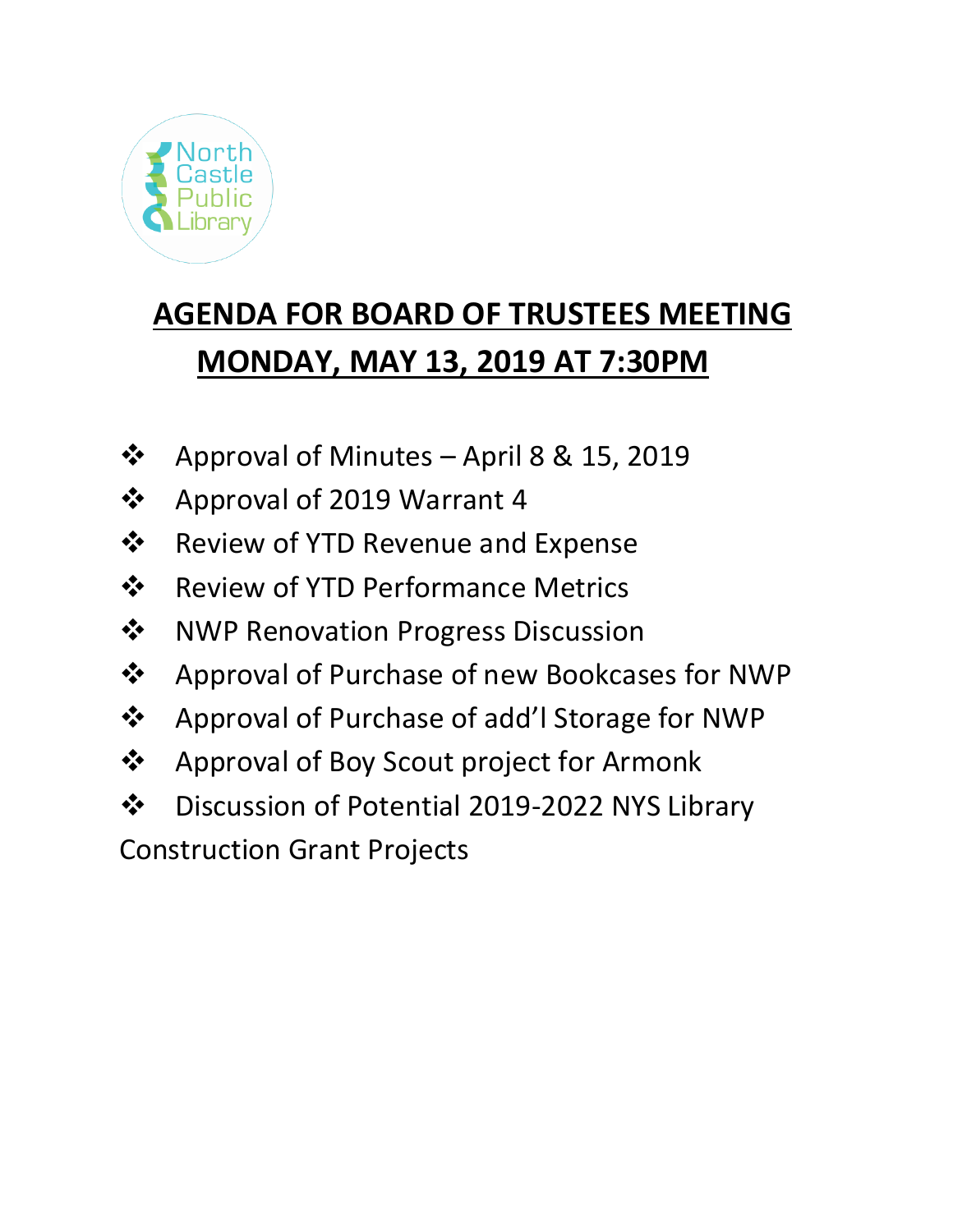North Castle Public Library

Library Board of Trustees Minutes - May 13, 2019

Sean Ryan called meeting to order at 7:34 PM

In attendance:

Trustees: Sean Ryan, Lisa Meyer Chorne, Jennifer Paulson Lee, Scott Stopnik and Stephanie Paul

Library: Edie Martimucci

Town: Steve D'Angelo and Patti Dwyer (Interim Town Administrator)

Friends: Barbara Vircillo

Key Votes/Review -

- **Approval of the Minutes for the April 8 and April 15, 2019 NCPL Board of Trustees Meetings** - Stephanie made the motion to approve the minutes and Scott seconded. All were in favor.
- **Approval of NCPL Warrant 4 (AP GL Report)** Total expenses in 2019 Warrant 4 are \$34,907.97 of which the Friends are paying \$12,553.44. Thank you, Friends for your continued support!!! Please note that \$4,484.25 of the NCPL expense (Baker & Taylor books) has been paid from the Brinkman donation in the library trust account. All books paid for by the Brinkman donation have a label highlighting the donation. Scott Stopnik has reviewed all invoices in this warrant and supports its approval. Thank you, Scott!!! Thanks also to Abbas Sura for his financial support of NCPL!! Lisa made the motion to approve and Jennifer seconded. All were in favor.
- **Review of NCPL 2019 YTD Revenue & Expense Reports** (in two formats thru May 8, 2019). YTD 2019 NCPL financials are as expected and remain strong.
- **Review of NCPL Performance Metrics** Programming attendance, digital circulation, museum passes and patron visits continue with YTY growth. Physical circulation is the exception and requires near term focus. We need to consider increasing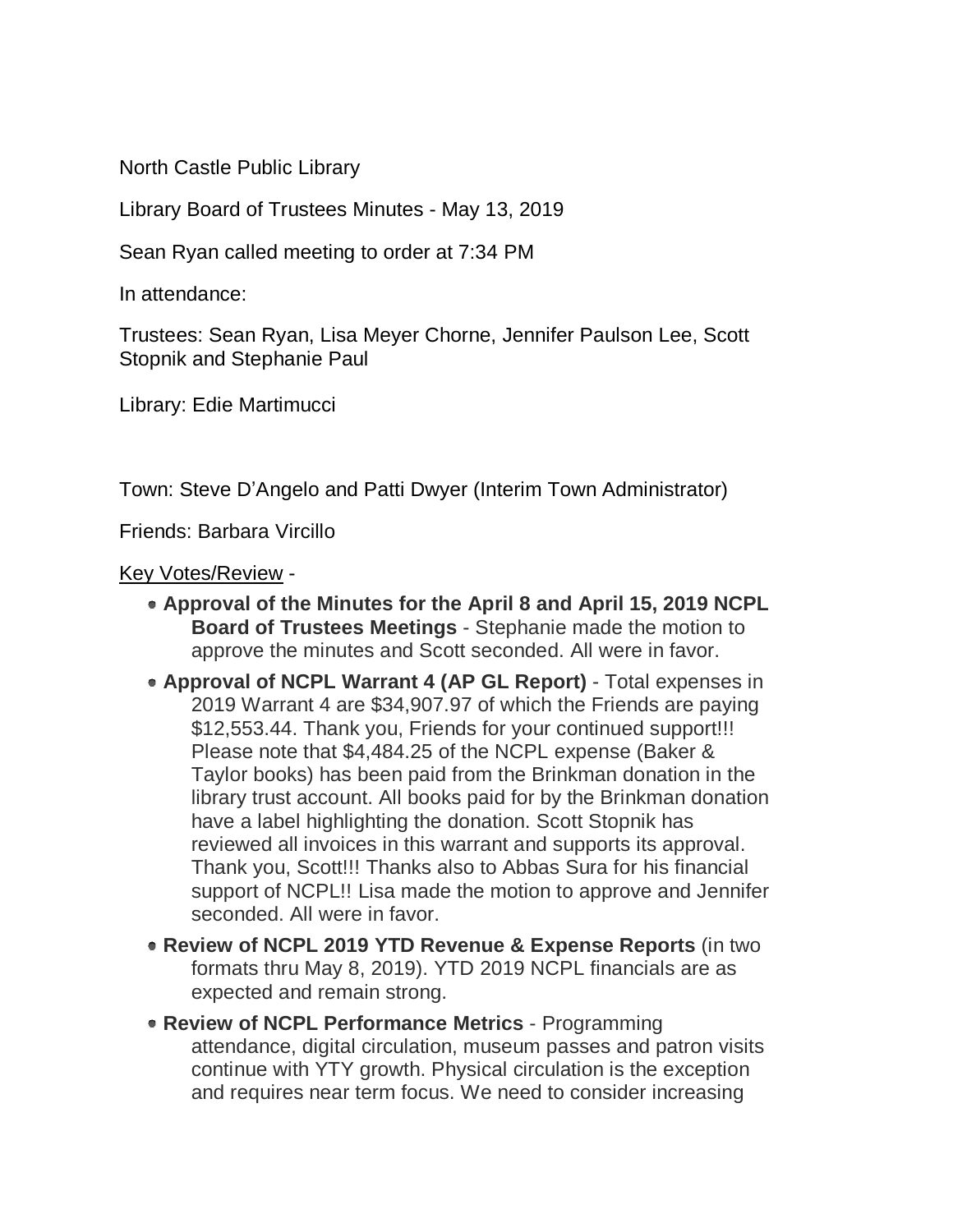expenditure on materials to increase growth in this area. NCPL is the only library in the WLS that has grown circulation four of the last 5 years. The exception was last year when growth was impacted negatively due to construction projects. Thank you to Virginia Garcia for her work on NCPL's performance metrics!!!

- **Approval to purchase new bookcases for NWP with library trust funds** - The purchase of eight double sided bookcases will be through Library Interiors which operates on a New York State contract and will be funded through the library's trust accounts. The bookcases will be of comparable design and quality as those in Armonk, and will have casters to allow staff to move the bookshelves as needed to maximize space for programming. Thank you to Edie for all her work in preparing this submission!!! Jennifer made the motion to approve and Scott seconded. All were in favor.
- **Approval to purchase one additional storage cabinet from Library Interiors** - It has been determined that additional storage is required based on the staff's work in clearing out the branch in preparation for the renovation. The additional cabinet will enhance organization, keeping material off the floor, thereby giving more usable space to the public. Jennifer made the motion to approve and Stephanie seconded. All were in favor.
- **Approval of a Boy Scout Eagle project to the Whippoorwill Road East entrance** - This project includes a walkway (pavers), two benches, a vertical garden with a rain collection/watering system, a planter around the "Why" sculpture and lighting for the sculpture. This will be the second Boy Scout Eagle project done for NCPL (first project which renovated the storage room for theater sets and props in the basement of Whippoorwill Hall was completed in 2006-07). The Boy Scout Eagle project needs to be reviewed and approved by the Building Department and permits issued. Scott made the motion to approve the concept, with a challenge to the Boy Scout Eagle candidate to fundraise, and Lisa seconded. All were in favor.
- **Review of the current renovation project in North White Plains** -The NWP library closed on May 3 and is planned to reopen on June 8. The NWP project is proceeding as scheduled with the following results to date - (1) LED lighting is now installed throughout the NWP library, (2) The library has been cleared, with the exception of bookcases against the walls, to speed ceiling/wall repair, painting and carpeting, (3) Demolition of the office/storage area is complete, (4) WLS technology has been